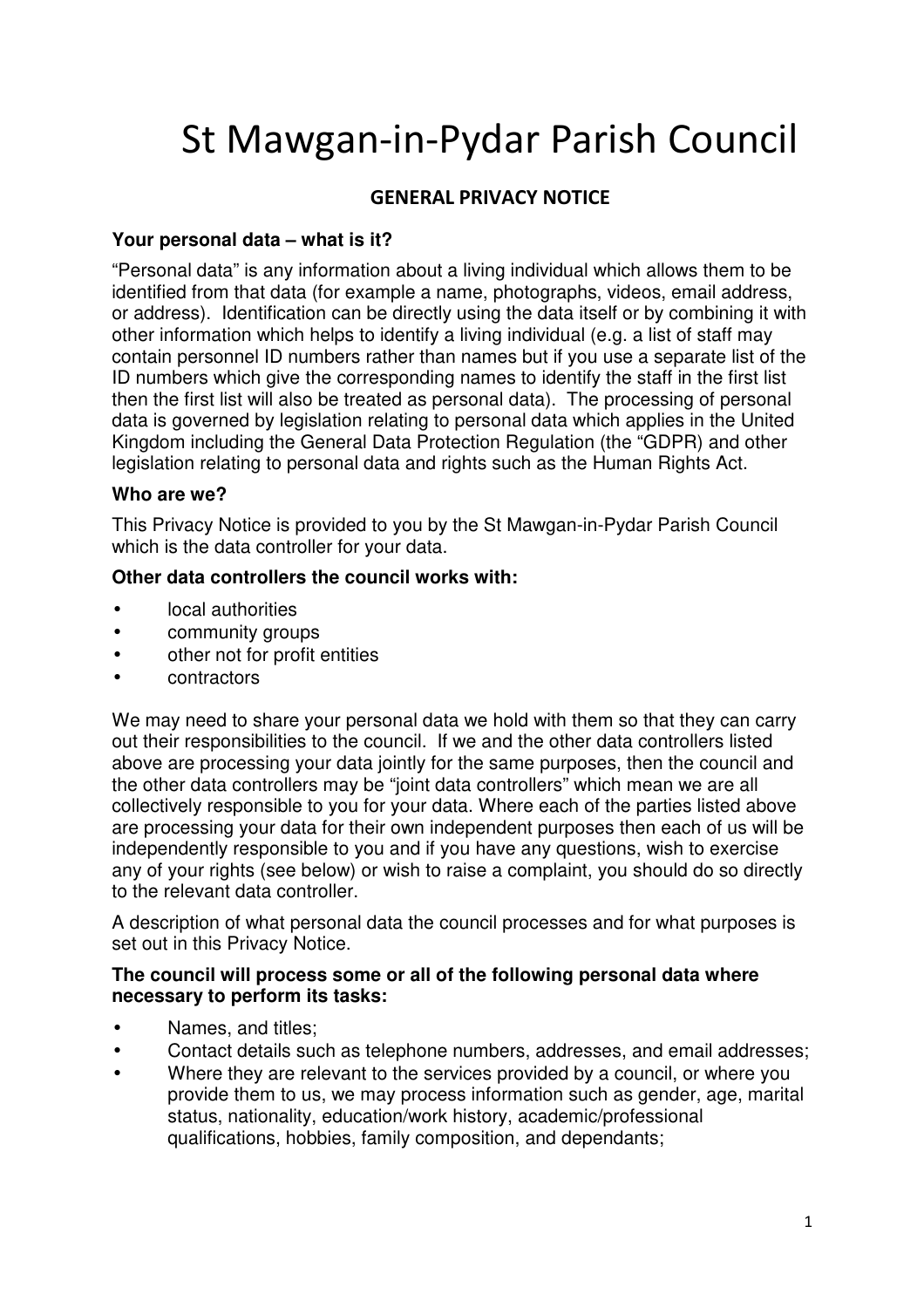- Where you pay for services such burial ground, financial identifiers such as bank account numbers, payment card numbers, payment/transaction identifiers, policy numbers, and claim numbers;
- The personal data we process may include sensitive or other special categories of personal data such as criminal convictions, racial or ethnic origin, mental and physical health, details of injuries, medication/treatment received, political beliefs, trade union affiliation, genetic data, biometric data, data concerning and sexual life or orientation.

#### **How we use sensitive personal data**

- We may process sensitive personal data including, as appropriate:
	- your racial or ethnic origin or religious or similar information in order to monitor compliance with equal opportunities legislation;
	- to comply with legal requirements and obligations to third parties.
- These types of data are described in the GDPR as "Special categories of data" and require higher levels of protection. We need to have further justification for collecting, storing and using this type of personal data.
- We may process special categories of personal data in the following circumstances:
	- In limited circumstances, with your explicit written consent.
	- Where we need to carry out our legal obligations.
	- Where it is needed in the public interest.
- Less commonly, we may process this type of personal data where it is needed in relation to legal claims or where it is needed to protect your interests (or someone else's interests) and you are not capable of giving your consent, or where you have already made the information public.

## **Do we need your consent to process your sensitive personal data?**

In limited circumstances, we may approach you for your written consent to allow us to process certain sensitive personal data. If we do so, we will provide you with full details of the personal data that we would like and the reason we need it, so that you can carefully consider whether you wish to consent.

#### **The council will comply with data protection law. This says that the personal data we hold about you must be:**

- Used lawfully, fairly and in a transparent way.
- Collected only for valid purposes that we have clearly explained to you and not used in any way that is incompatible with those purposes.
- Relevant to the purposes we have told you about and limited only to those purposes.
- Accurate and kept up to date.
- Kept only as long as necessary for the purposes we have told you about.
- Kept and destroyed securely including ensuring that appropriate technical and security measures are in place to protect your personal data to protect personal data from loss, misuse, unauthorised access, and disclosure.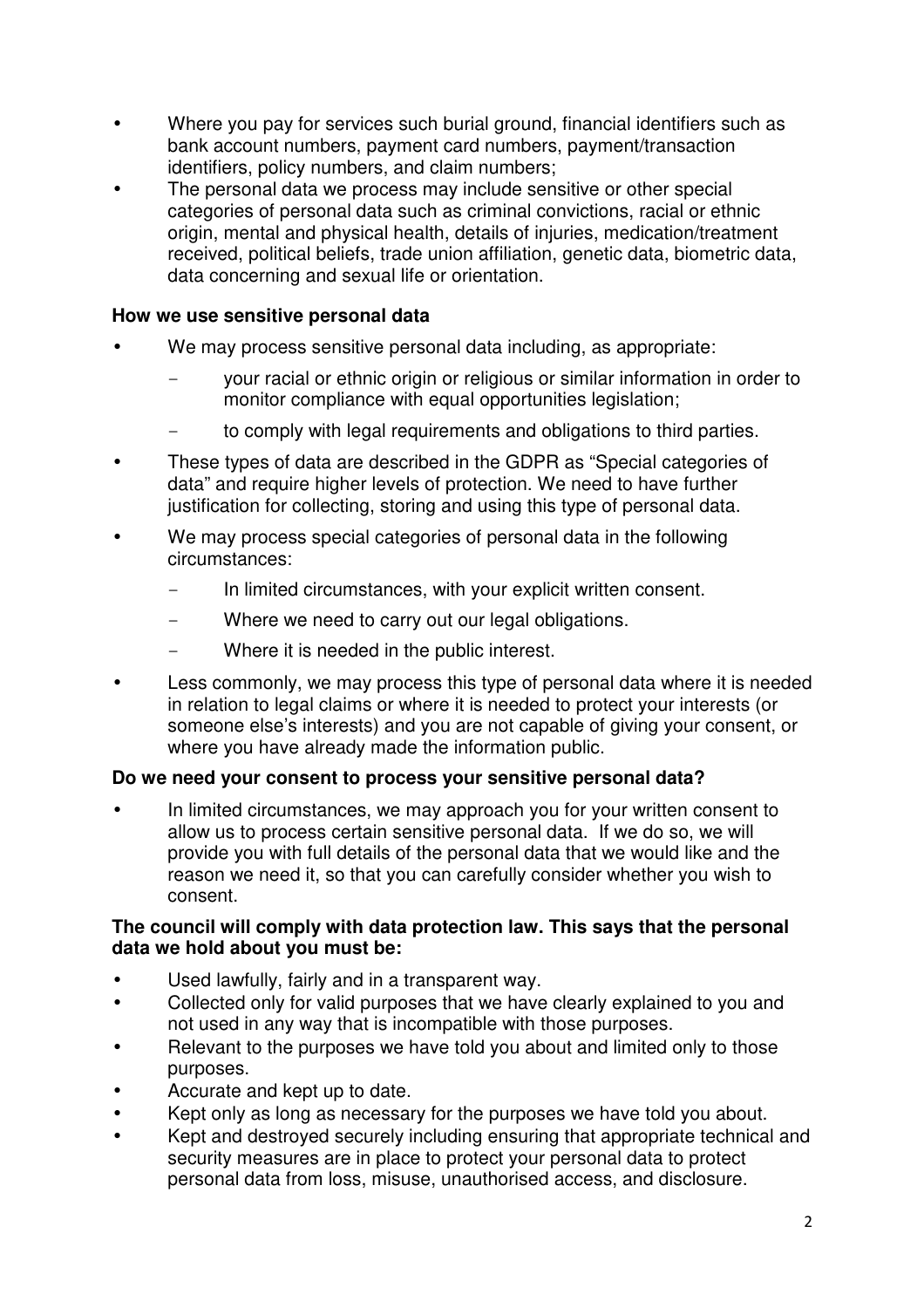## **We use your personal data for some or all of the following purposes:**

- To confirm your identity to provide some services;
- To contact you by post, email, telephone
- To prevent and detect fraud and corruption in the use of public funds and where necessary for the law enforcement functions;
- To enable us to meet all legal and statutory obligations and powers including any delegated functions;
- To promote the interests of the council;
- To maintain our own accounts and records;
- To seek your views, opinions or comments;
- To send you communications which you have requested and that may be of interest to you. These may include information about campaigns, appeals, other new projects or initiatives;
- To process relevant financial transactions including grants and payments for goods and services supplied to the council
- To allow the statistical analysis of data so we can plan the provision of services.

Our processing may also include the use of CCTV systems for the prevention and prosecution of crime.

#### **What is the legal basis for processing your personal data?**

The council is a public authority and has certain powers and obligations. Most of your personal data is processed for compliance with a legal obligation which includes the discharge of the council's statutory functions and powers. Sometimes when exercising these powers or duties it is necessary to process personal data of residents or people using the council's services. We will always take into account your interests and rights. This Privacy Notice sets out your rights and the council's obligations to you.

We may process personal data if it is necessary for the performance of a contract with you, or to take steps to enter into a contract.

Sometimes the use of your personal data requires your consent. We will first obtain your consent to that use.

#### **Sharing your personal data**

This section provides information about the third parties with whom the council may share your personal data. These third parties have an obligation to put in place appropriate security measures and will be responsible to you directly for the manner in which they process and protect your personal data. It is likely that we will need to share your data with some or all of the following (but only where necessary):

- The data controllers listed above under the heading "Other data controllers" the council works with";
- Our agents, suppliers, and contractors. For example, we may ask a commercial provider to publish or distribute newsletters on our behalf, or to maintain our database software;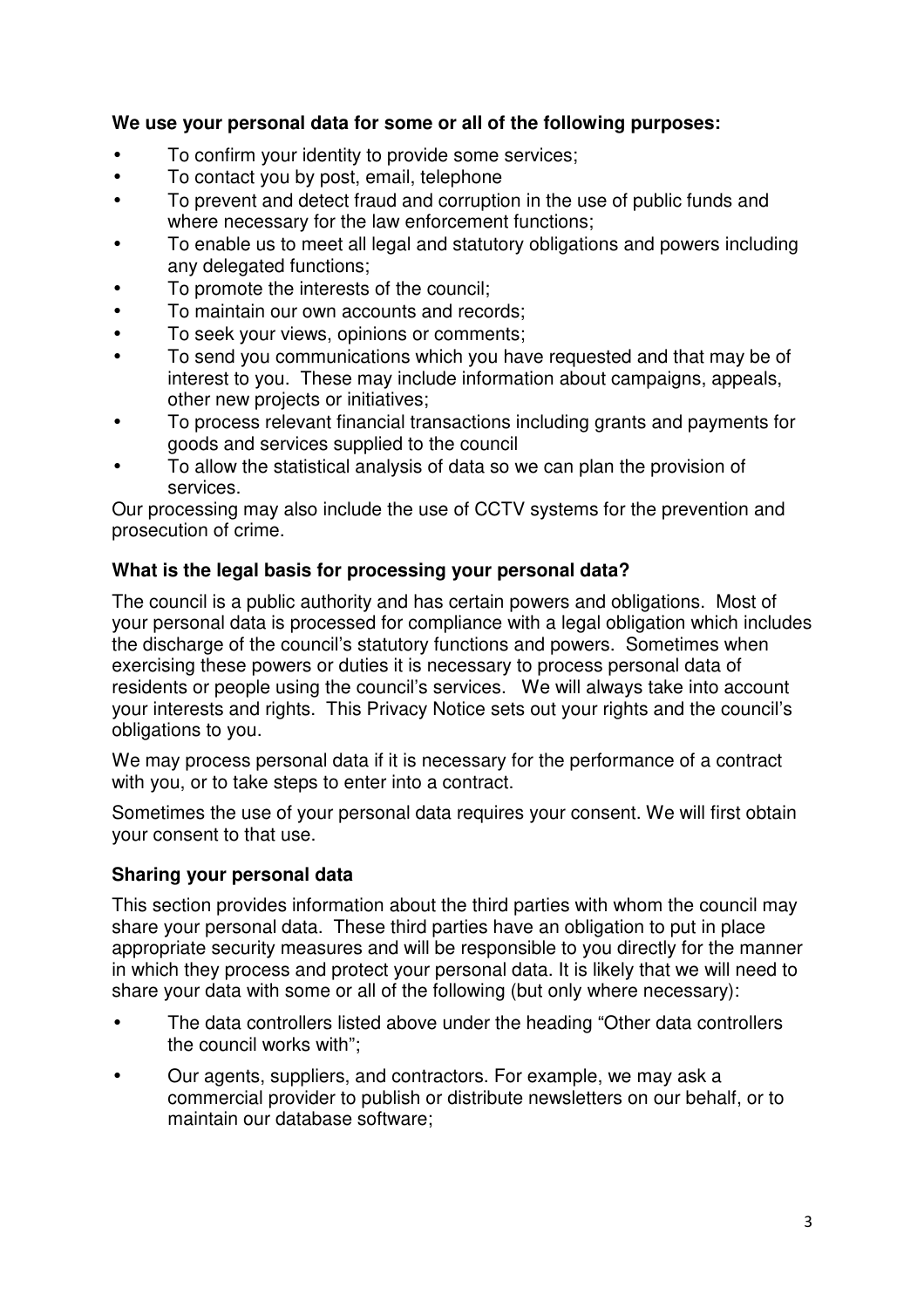• On occasion, other local authorities or not for profit bodies with which we are carrying out joint ventures e.g. in relation to facilities or events for the community.

## **How long do we keep your personal data?**

We will keep some records permanently if we are legally required to do so. We may keep some other records for an extended period of time. For example, it is currently best practice to keep financial records for a minimum period of 8 years to support HMRC audits or provide tax information. We may have legal obligations to retain some data in connection with our statutory obligations as a public authority. The council is permitted to retain data in order to defend or pursue claims. In some cases, the law imposes a time limit for such claims (for example 3 years for personal injury claims or 6 years for contract claims). We will retain some personal data for this purpose as long as we believe it is necessary to be able to defend or pursue a claim. In general, we will endeavour to keep data only for as long as we need it. This means that we will delete it when it is no longer needed.

## **Your rights and your personal data**

You have the following rights with respect to your personal data:

When exercising any of the rights listed below, in order to process your request, we may need to verify your identity for your security. In such cases we will need you to respond with proof of your identity before you can exercise these rights.

## **1) The right to access personal data we hold on you**

At any point you can contact us to request the personal data we hold on you as well as why we have that personal data, who has access to the personal data and where we obtained the personal data from. Once we have received your request we will respond within one month.

There are no fees or charges for the first request but additional requests for the same personal data or requests which are manifestly unfounded or excessive may be subject to an administrative fee.

**2) The right to correct and update the personal data we hold on you**  If the data we hold on you is out of date, incomplete or incorrect, you can inform us, and your data will be updated.

## **3) The right to have your personal data erased**

If you feel that we should no longer be using your personal data or that we are unlawfully using your personal data, you can request that we erase the personal data we hold.

When we receive your request, we will confirm whether the personal data has been deleted or the reason why it cannot be deleted (for example because we need it for to comply with a legal obligation).

## **4) The right to object to processing of your personal data or to restrict it to certain purposes only**

You have the right to request that we stop processing your personal data or ask us to restrict processing. Upon receiving the request, we will contact you and let you know if we are able to comply or if we have a legal obligation to continue to process your data.